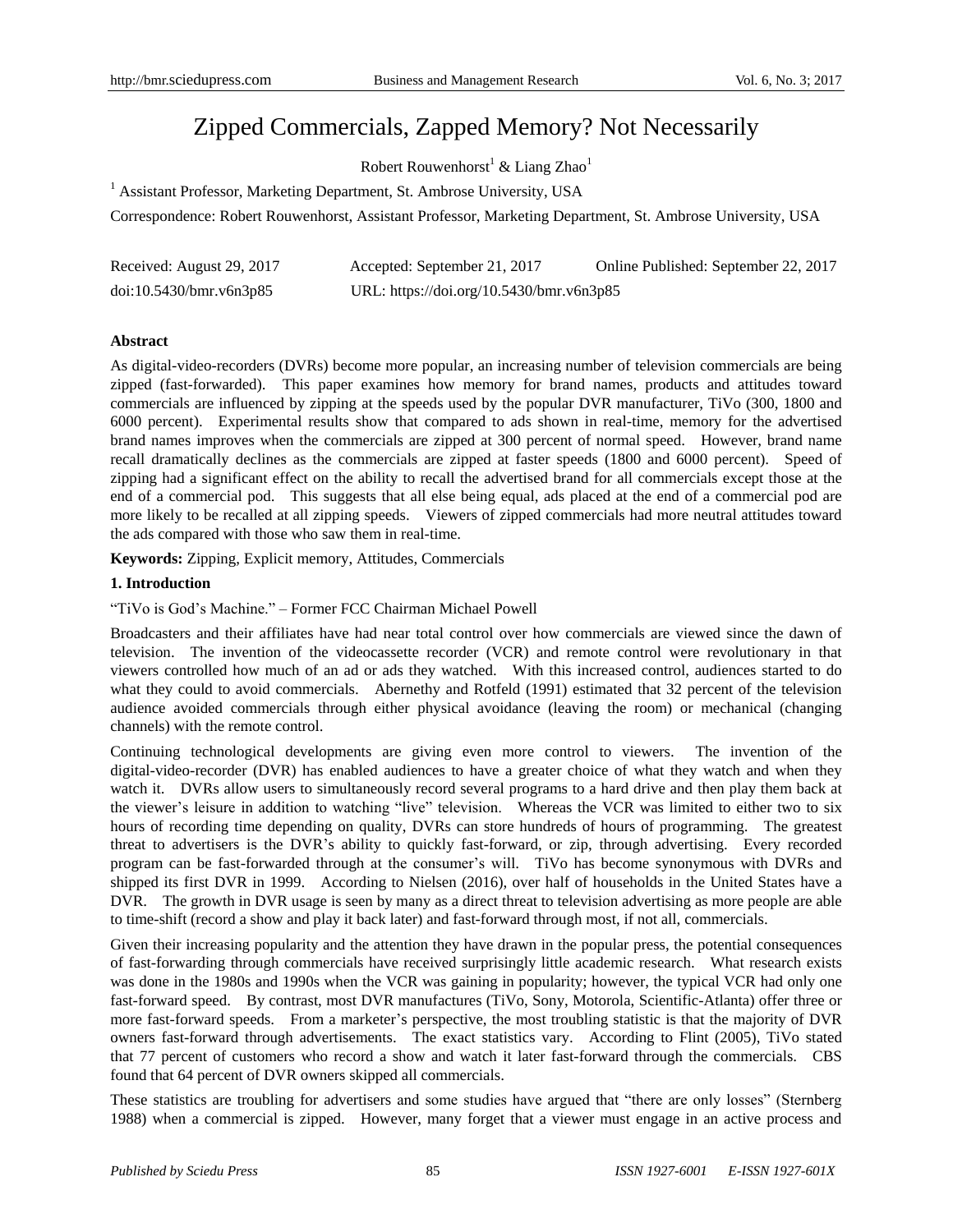make an effort to avoid watching commercials. If a viewer elects to zip through the advertising, he or she must pay close attention to the television to ensure they do not unintentionally zip into the desired program. Thus, attention level and hence memory for zipped commercials may be greater than for a commercial viewed at normal speed. This could help explain the results reported by Neff (2003). He stated that in internal market research, Proctor & Gamble discovered that viewers retain fast-forwarded commercials at about the same rate as those watched in normal speed. However, the speed with which the commercials were zipped is not reported.

What little published research there is on the effects of zipping is often limited to surveys, diary reports, and correlational studies. The scarcity of experimental research conducted in a controlled environment warrants a different approach to studying the impact of zipping on viewers' memories. The current study provides experimental evidence of the relationship between memory for the advertised brands in commercials and zipping speed. Free recall measures are used to measure the information received and retained over a half-hour of television viewing. Additionally, attitudes toward the remembered commercials are assessed.

# **2. Literature Review**

Terminology used to describe the skipping of commercials is not always consistent. However, the current paper defines "zapping" as changing the channel to avoid commercials or to see what is playing on another station. "Zipping" refers to fast-forwarding of videotapes (Cronin 1995). In this paper, the term "zipping" also refers to fast-forwarding digitally recorded content on a TiVo or a similar DVR.

The video component of television can be thought of as a series of pictures shown at 30 images per second. Therefore, much of the research in psychology and human perception of pictorial stimuli may be applied to television. Nelson et al. (1976) noted that the rate of presentation of a stimulus alters a participant's ability to process the meaning of the stimulus. Intraub (1979) found that as the presentation sequence of pictures is accelerated, it is increasingly difficult to store information about the picture in memory. Intraub (1980) stated that rapidly presenting pictures reduces recognition of each by approximately 75 percent.

It must be noted that although memory for advertising has been detrimentally impacted by zipping, Metzger (1986) reported that 85 percent of viewers who zipped commercials reported seeing some of the pictorial elements. Reiss (1986) provided evidence that zipped commercials are remembered. Two percent of viewers who zipped commercials could recall the names of the products from the spots they zipped. Furthermore, 18 percent of the zippers were able to name at least one commercial that made them stop zipping and watch. Several studies have looked at the effects of zipped commercials upon memory for the brands advertised. Stout and Burda (1989) found that zipping does interfere with a viewer's ability to recall product and brand name and that viewers' brand recall fell dramatically when they were shown zipped versus normal-speed commercials.

Most studies have focused on the negative aspects of zipping. However, results from several studies give reason to believe there could be positive aspects to zipping. Neff (2003) stated that Proctor & Gamble found that viewers who zipped commercials retained them at about the same rate as those who watch them in normal speed. Ang et al. (1999) looked at silence as an execution cue in advertising. The authors found that a silent segment in a commercial did not enhance brand attitudes, but it did enhance attention and recall of the ad. Using a DVR to fast-forward induces silence on all commercials zipped; hence, we believe that zipping will not enhance favorability toward the brands but will enhance recall of commercials.

Additionally, zipping speed may be a factor in memory recall as evidenced by the conflicting studies of Stout and Burda (1989), who found detrimental effects of zipping, and Neff (2003), who stated no such effect was found. Since neither article described the speed that viewers were allowed to use for zipping, it is conceivable that the speed differed between studies and that the attention level of zippers could be higher than those who watch a commercial at normal speed. Therefore, it is possible that zipping commercials at a slow speed can lead to an increase in memory for the ads. However, as the speed increases, viewers cannot process the images as well and memory recall for the ads declines.

Research by LaBarbera and MacLachlan (1979) in radio advertising found that subjects were able to fully comprehend messages played at 200 percent of normal speed. Comprehension was measured using 35 multiple-choice questions confined to factual content of the messages played to participants. However, memory for visual information has been found to be superior to memory for words (Paivio 1969, 1971 and Lutz and Lutz 1978). Therefore, memory for zipped video should exceed that of audio. Additionally, as the speed of the commercials increases, it follows from Intraub (1979 and 1980) that the ability of viewers to process the message and commit it to memory will drop significantly. Therefore, it is hypothesized that: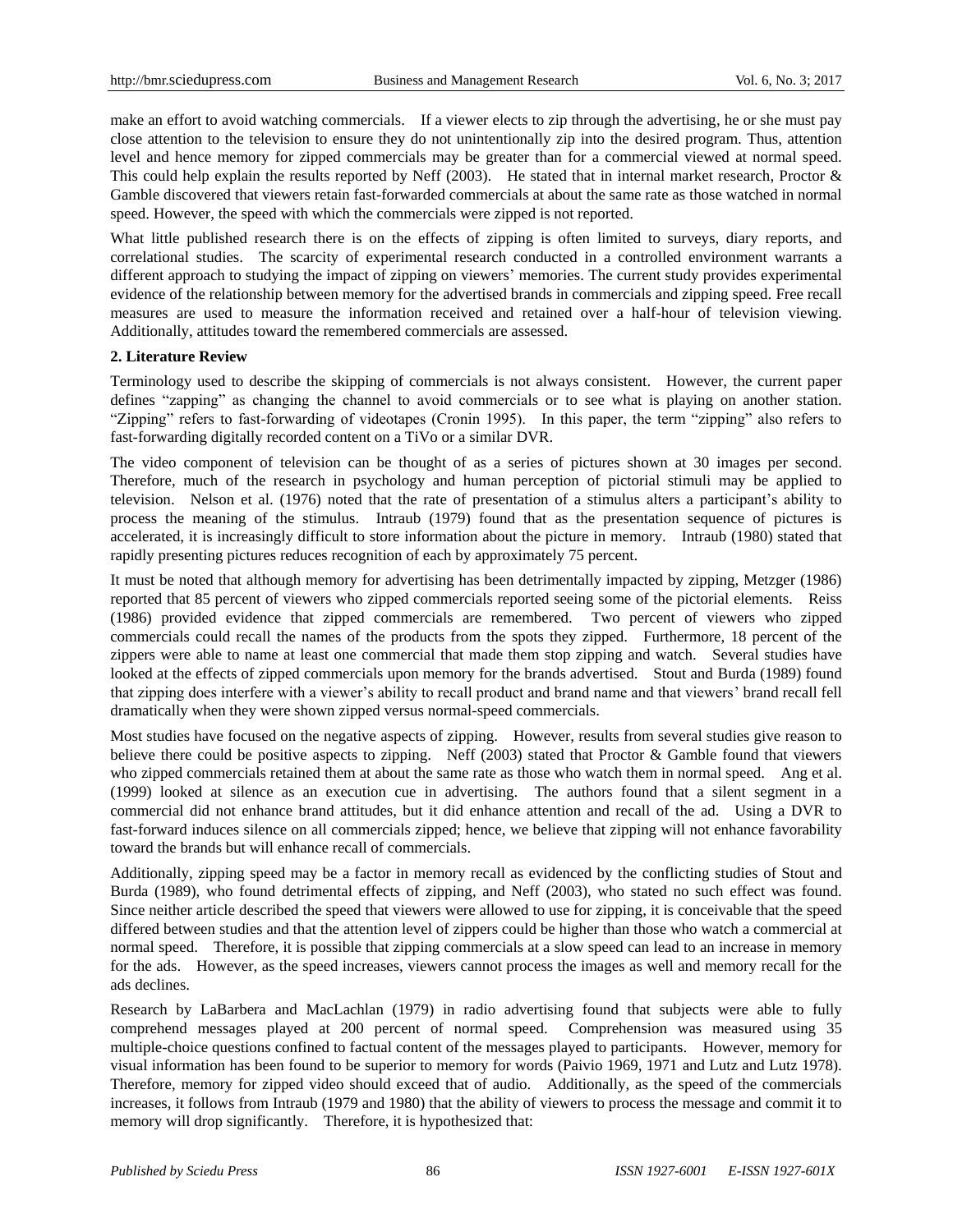H1: Individuals viewing commercials at a slow zipping speed will have better brand name recall than those exposed to the same commercials shown in real-time.

H2: Individuals viewing commercials at higher zipping rates will have worse brand name recall than those exposed to the same commercials shown in real-time.

Pieters and Bijmolt (1997) conducted a field study looking at the duration, serial position, and competition effects on both unaided and aided recall of advertised brands. They found that both unaided and aided recall were most impacted by the length of the commercial, with consumers being better able to recall longer commercials. They also found that recall was influenced by advertising competition. Recall worsened with more advertisements from competing brands. Finally, they showed that primacy/recency had a significant impact upon which commercials were remembered. Those commercials at the beginning and at the end of a commercial block or "pod" were more likely to be remembered. However, zipping may decrease the ability to recall the first commercial in a pod because viewers may take time adjusting to the speed of the zipping. By contrast, commercials shown at the end of a pod are likely to have minimal carryover effects from watching the television program. Therefore:

H3: Commercials at the end of a commercial block are most likely to be remembered by viewers who zip commercials.

It is debatable whether ads that are fast-forwarded are evaluated similarly to those that are seen in real-time. Ambady and Rosenthal (1993) found that predicted teacher evaluations were highly correlated between the end-of-semester scores from students who took the class and subjects who only saw a video of the teacher lecturing. This finding was present despite the fact that the videos were only two to ten seconds in duration and did not have any audio. Lindgaard et al. (2006) found that subjects could assess the visual appeal of websites within 50 milliseconds, and the abbreviated assessments were highly correlated with their scores when they could freely browse the website. While visual appeal can be surmised easily and quickly, overall favorability to an ad may be compromised since the auditory message cannot be heard, and the actions of those in the commercial may go by too fast for any meaning to be attached. Additional effort is required to form well-developed attitudes whereas less elaboration or motivation should result in more neutral attitudes. It is more likely that viewers will generate less associations between incoming information and that which is already stored in memory due to the disruption in cognitive elaboration (Moore et al. 1986). Therefore:

H4: Individuals shown zipped commercials will have more neutral attitudes toward the commercials than those shown the commercials in real-time.

# **3. Method**

The main purpose of the experiment was to examine how the speed of presentation of advertisements impacts explicit memory for brands being advertised and attitudes toward the commercials.

113 participants were recruited from an undergraduate marketing class from a large public university in the United States. Participants received course credit for their participation. Participants were randomly assigned to one of four treatment groups. The four treatment groups did not deviate substantially in size  $(n = 25-30)$ .

The stimuli used for the experiment consisted of a video of the British television show "The Office" with three commercial pods distributed approximately evenly throughout the program. The British version of "The Office" was selected because it was expected that subjects would be less familiar with the show. This expectation was confirmed in a pilot study where only one of 46 subjects had seen the episode selected. Each of the three commercial pods consisted of four 30-second commercials for nationally advertised brands. Care was taken to select commercials from product categories that the sample was likely to purchase.

Four different videos were created. One showed both the program and commercials in real-time. The other three videos showed the program in real-time but had all the commercials zipped by 300, 1800 or 6000 percent. These speeds were chosen because the most popular DVR with some 6.8 million users (Stynes 2016), TiVo, uses 3, 18, and 60 times real-time as the three fast-forwarding speeds. For each video, the commercials were shown in the same order.

Subjects participated in groups which ranged in size from six to nine individuals per session. Two identical rooms were used and furnished identically with the same carpet, lighting, tables, chairs, and video equipment. The tables and chairs were arranged so each person would have an unobstructed view of a 42-inch Panasonic plasma screen television set placed in the corner of the room.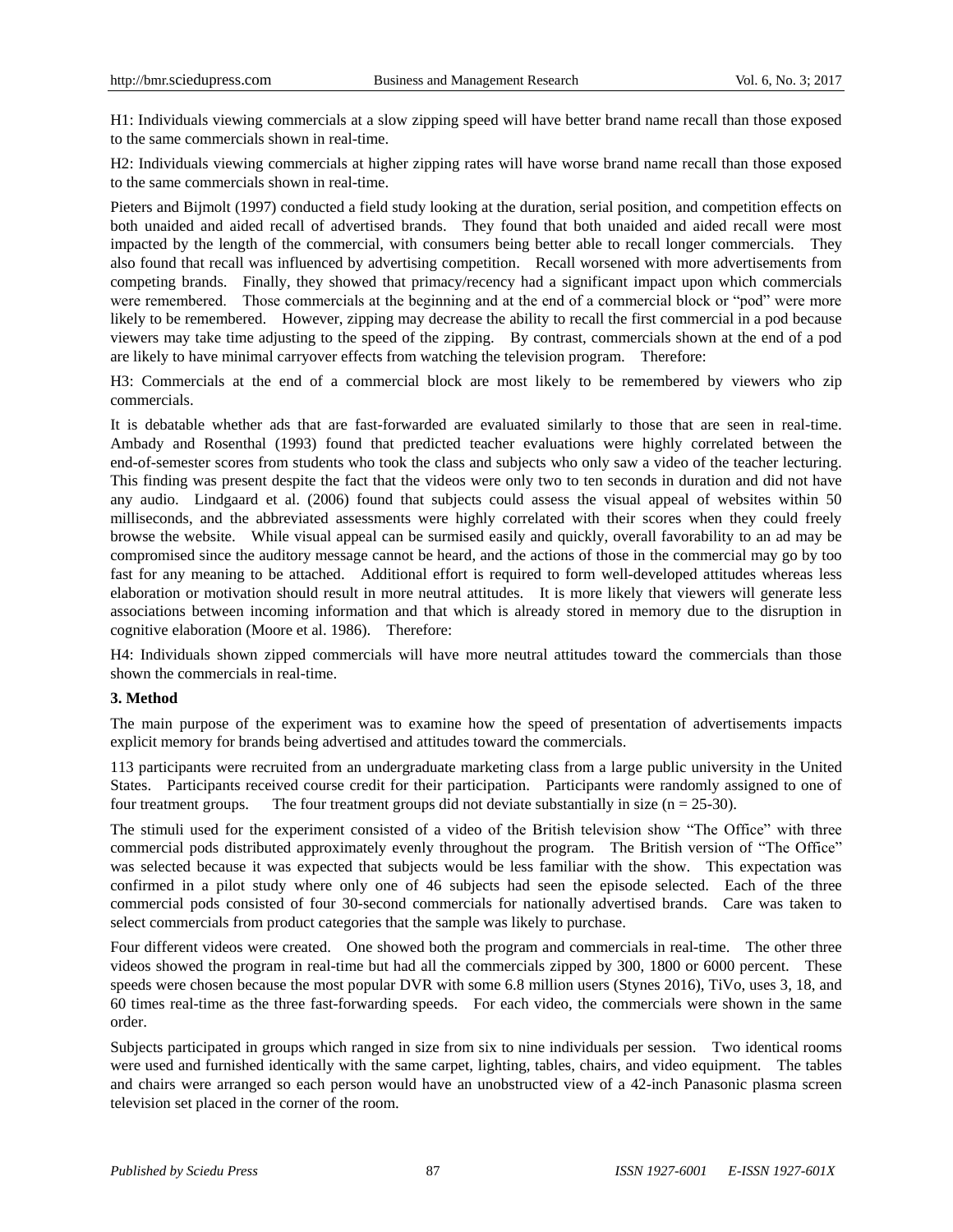Identical instructions were given to participants in all conditions by the same researcher. After all subjects selected a seat, the researcher explained they were about to watch a video and that they would be evaluating a television program. After obtaining consent, the researcher passed out the surveys. The first page of the survey assessed the subjects' moods and motivational states. After completing the mood measures, the subjects were shown the video.

While the program played, the researcher remained among the subjects with a remote control visibly displayed. In the zip conditions, the researcher pointed the remote at the video equipment and "fast-forwarded" through the commercials. The researcher knew when each commercial break was. Additionally, a black screen was shown for less than one second before the start of a commercial pod. This was done to serve as a cue to the researcher to press the remote but also to mimic normal television programming where a black screen is shown for a short duration between the program and the first commercial in a pod. To ensure that each group would be shown identical video presentations, the videos were all professionally created using Final Cut Pro with the commercials shown at the desired zipped speed and then burnt onto a DVD. The remote control had no impact on the video playback. In addition to ensuring that all groups saw the same video, it was felt that showing the groups a video with commercials sped up without the use of the remote control would call undue attention to the commercials and serve as a demand characteristic. The use of the remote control was seen as mitigating some of the artificiality of the experimental setting. After the DVD was finished, the subjects were asked to complete the survey containing the dependent measures.

Mood was measured using items from the PANAS-X scale developed by David Watson and Lee Anna Clark (1994). Participants rated how they felt at that moment on a three-item, seven-point mood scale anchored by: sad/happy, bad/good mood, depressed/cheerful (with "one" being the most negative and "seven" being the most positive). Measures of mood were taken before viewing the video and immediately thereafter. These ratings were taken to rule out an alternative hypothesis for improved memories that is consistent with the work of Lee and Sternthal (1999). Results from their study indicated that a positive mood can improve memory for brand names. Hence, mood was measured in this study to disprove that improved memory for brand names was due to the video and commercials bettering participants' moods.

Recall was measured using an open-ended question asking subjects to name any brands or products for which they remembered seeing a commercial. A seven-point scale, anchored with dislike/like (with "one" being the most negative and "seven" being the most positive), was used to measure the participants' attitudes toward the commercials they recalled. To ensure that no participant knew that the remote control did not function, the following open-ended question was asked: "Did you notice anything out of the ordinary when the commercials were fast-forwarded?" Only one subject noted that the researcher's remote was not fast-forwarding the video and that subject's responses were dropped from the analysis.

# **4. Results**

Participants' moods were assessed first. Cronbach's α equaled 0.88 on the three mood items, so they were summed to form a single index. Mood before and after the video did not differ significantly ( $\bar{x}$  =13.87 vs.  $\bar{x}$  =14.04,  $t(110)$ )  $=$  -.88,  $p < 0.40$ ). Since the video did not alter participants' moods, we can eliminate the possibility that the video improved moods and caused increased recall.

| Speed     | N   | Mean  | <b>Std. Deviation</b> | Minimum | Maximum |
|-----------|-----|-------|-----------------------|---------|---------|
| Real-time | 29  | 5.14  | 1.620                 |         | 8       |
| 300%      | 25  | 6.68  | 1.909                 | 3       | 11      |
| 1800%     | 26  | 3.31  | 2.150                 |         | 8       |
| 6000%     | 30  | 1.67  | 1.729                 |         | 6       |
| Total     | 110 | 4 1 1 | 2.631                 |         |         |

Table 1. Number of Brands Recalled

Table 1 presents the descriptive statistics of the number of brand names participants recalled from the commercials at various presentation speeds.

ANOVA results indicate a significant effect on the recall of brands dependent on the speed that the commercial was shown  $(F(3, 106) = 38.11, p < 0.001)$ . A Tukey post hoc test revealed that the difference in number of brands recalled between the group shown the ad in real-time ( $\bar{x} = 5.14$ ) and the group shown the ad at 300 percent of real-time ( $\bar{x}$  = 6.68) was significant,  $p < 0.015$ . This supports the hypothesis that those shown the commercial at a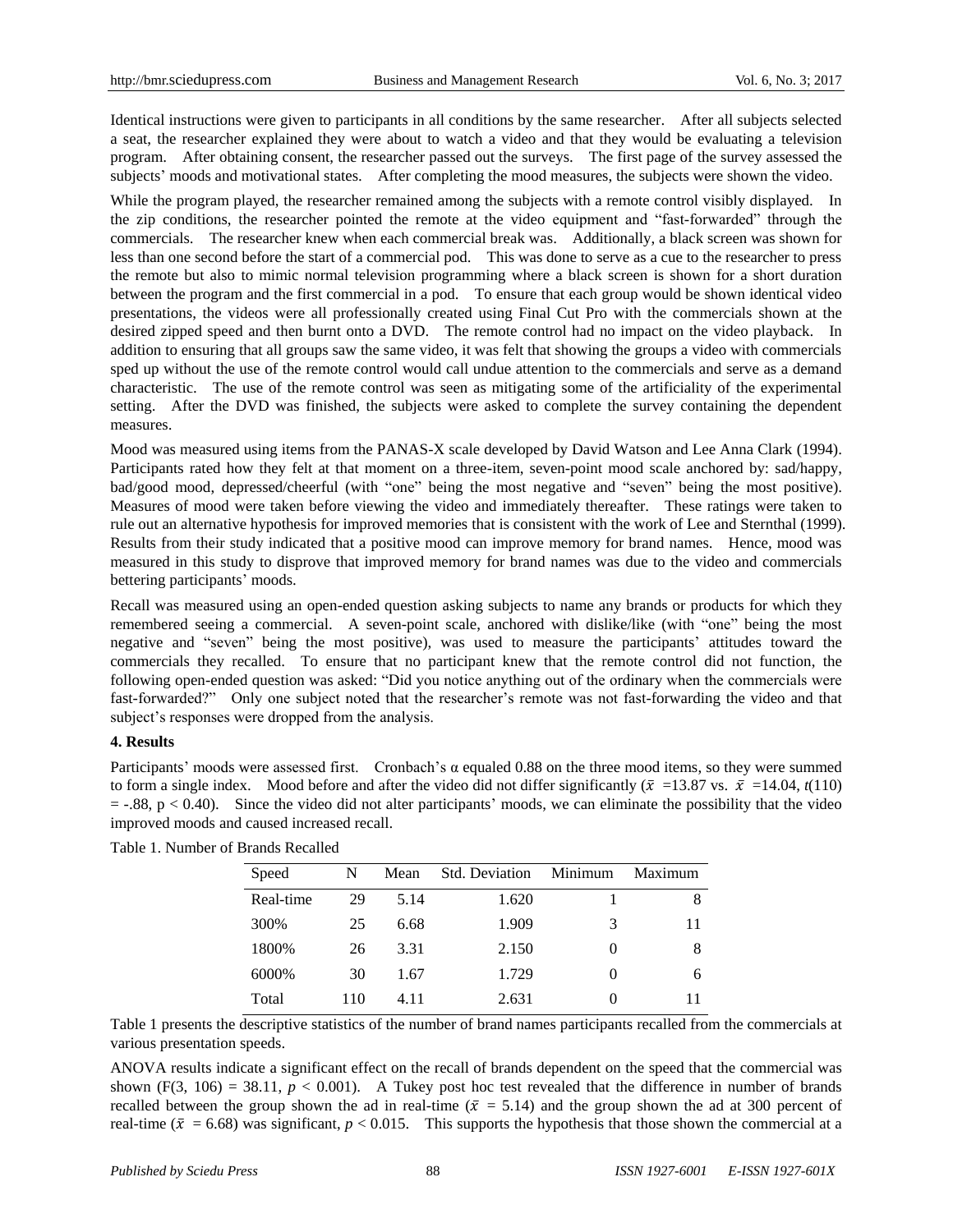slightly faster speed compared to real-time would be able to recall more of the brands advertised. In this case, the individuals shown the commercials at 300 percent of real-time were able to recall on average 1.5 more commercials than the group shown the same commercials in real-time.

The results also provide support for the second hypothesis, recall for brand names was significantly decreased by showing the commercials at zipped speeds above 300 percent. Tukey post hoc tests revealed the difference between the 300 percent ( $\bar{x} = 6.68$ ) and the 1800 percent group ( $\bar{x} = 3.31$ ) was significant,  $p < 0.001$ . Furthermore, the difference between the 1800 percent and the 6000 percent group ( $\bar{x} = 1.67$ ) was significant,  $p < 0.007$ . These results imply that faster zipping speeds impair an individual's ability to recall the brand names of the commercials he or she has just seen.

To assess whether commercials at the end of a commercial pod were more likely to be remembered, the percentage of participants who recalled each commercial was compared across all zipping speeds. Table 2 reports the ANOVA findings for zipping speed and memory for the 12 commercials shown. Memory for the three commercials at the end of the commercial pods (Nestle Crunch, Subway, Slim Jim), in contrast to overall memory, was not significantly altered due to zipping speed  $(p > 0.33)$ . Hence, placing an ad at the end of a commercial pod prevents memory deterioration due to zipping. These results support the third hypothesis and should provide marketers with justification for paying extra to have an ad shown at the end of a commercial pod as the number of customers zipping through commercials grows. It should also be noted that recency may explain the better recall of the third commercial pod. If more of the program was shown after the third commercial pod, one would expect the recall of Vonage and MasterCard to decrease as zipping speed increased.

|                   | Real-Time | 300%     | 1800%    | 6000%    |       |            |
|-------------------|-----------|----------|----------|----------|-------|------------|
| Commercial Pod 1  | $(n=29)$  | $(n=25)$ | $(n=26)$ | $(n=30)$ | F     | $p$ -value |
| Oral-B            | 69%       | 84%      | 12%      | 7%       | 31.79 | < 0.001    |
| Lipton            | 45%       | 80%      | 27%      | 0%       | 19.89 | < 0.001    |
| Sam Adam's        | 41%       | 64%      | 23%      | 0%       | 12.34 | < 0.001    |
| Crunch            | 45%       | 48%      | 50%      | 37%      | 0.39  | 0.76       |
| Commercial Pod 2  |           |          |          |          |       |            |
| Orbit             | 41%       | 52%      | 38%      | 13%      | 3.52  | 0.02       |
| Crest             | 69%       | 92%      | 31%      | 17%      | 19.38 | < 0.001    |
| Campbell's        | 24%       | 56%      | 19%      | 0%       | 9.90  | < 0.001    |
| Subway            | 24%       | 44%      | 46%      | 37%      | 1.16  | 0.33       |
| Commercial Pod 3  |           |          |          |          |       |            |
| <b>Best Buy</b>   | 83%       | 64%      | 23%      | 17%      | 16.41 | < 0.001    |
| Vonage            | 41%       | 36%      | 23%      | 13%      | 2.35  | 0.08       |
| <b>MasterCard</b> | 10%       | 28%      | 12%      | 3%       | 2.70  | 0.05       |
| Slim Jim          | 21%       | 20%      | 27%      | 23%      | 0.14  | 0.93       |

Table 2. Commercial Recall

Table 2 presents the percentage of participants that recalled a particular commercial at various presentation speeds.

To determine if attitudes toward the advertisement were more neutral in the zip condition, the absolute distance from the midpoint of the scale ("four" on the "one" to "seven" point scale) was calculated. Using this method, a mean of zero, correlating to a rating of "four" on the scale, would indicate a completely neutral response to the ad. ANOVA revealed a significant difference between the groups,  $F(3, 106) = 8.50$ ,  $p < 0.001$ . The Tukey post hoc tests revealed significant differences between the real-time group ( $\bar{x} = 1.84$ ) and both the 1800 percent group ( $\bar{x} = 1.13$ ),  $p < 0.024$  and the 6000 percent group ( $\bar{x} = 0.73$ ),  $p < 0.001$ . As predicted by Hypothesis 4 and shown in Table 3, subjects shown the commercials at faster zipping speeds had more neutral attitudes toward the ads than those shown the commercials in real-time.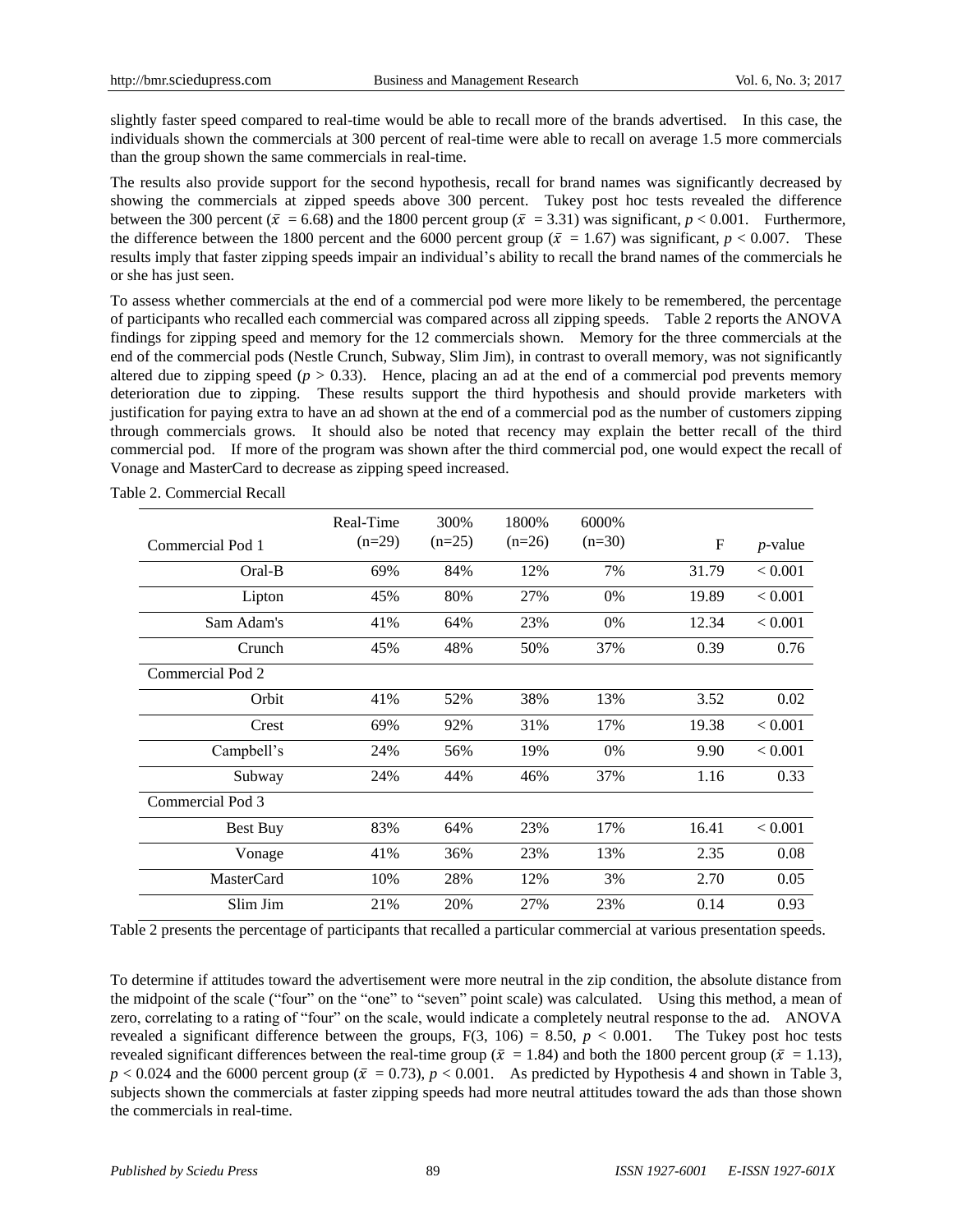| Speed     | N   | Mean   | Std. Deviation | Minimum | Maximum |
|-----------|-----|--------|----------------|---------|---------|
| Real-time | 29  | 1.8440 | .78250         | .20     | 3.00    |
| 300%      | 25  | 1.6331 | .84314         | .00     | 3.00    |
| 1800%     | 26  | 1.1259 | .93804         | .00     | 3.00    |
| 6000%     | 30  | .7333  | 1.08420        | .00     | 3.00    |
| Total     | 110 | 1.3234 | 1.01372        | .00     | 3.00    |

Table 3. Strength of Attitude

Table 3 presents the strength of attitudes toward the commercials recalled by participants at various zipping speeds.

## **5. Limitations**

Although this study possesses limitations, it provides the first evidence of the effects of zipping speed on memory and attitudes for television commercials. At the expense of external validity, laboratory conditions maximized internal validity. To the authors' knowledge, not that many of the effects of zipping speed have been demonstrated in a controlled environment. However, we must point out three large limitations that call into question the generalizability of our experiment. First, the use of a standardized video for each zipping speed is different from what would be encountered in the real-world where the DVR would calculate the images to show on the fly. Second, this study looked at the response to zipping in a group setting where viewers were not in control of the remote and saw the commercials at a pre-recorded speed. Not only are viewers not in control of the remote, but they are viewing the television in groups of six to nine individuals which is larger than what most people encounter when they watch television. Finally, our study used undergraduate students as subjects. How do groups of different ages and experience with technology process and recall advertisements they were exposed to? Is one group more prone to zipping at faster speeds? This and other issues related to zipping should also be explored.

## **6. Discussion and Future Directions**

The present study was designed to look at the differential effects of zipping speed on a television viewer's ability to process advertising information. Zipping speeds of 300, 1800 and 6000 percent faster than real-time were analyzed as they are the speeds used by one of the most popular DVR manufacturers, TiVo. As demonstrated previously by Stout and Burda (1989), increasing zipping speed did hinder the ability to recall advertised brand names. However, this is true only at the 1800 and 6000 percent zipping speeds. At 300 percent zipping speed, memory for brand names actually increased. Although this appears counterintuitive, one must realize that a viewer zipping commercials must pay attention to the screen to ensure that he or she does not zip into the desired program. Evidence that attention level can increase comes from Ang et al. (1999) who looked at silence as an execution cue in advertising. The authors found that a silent segment in a commercial did not enhance brand attitudes but did increase attention and recall of the ad. Using a DVR to fast-forward induces silence on all commercials zipped; hence, zipping should enhance recall of commercials shown at a slow zip speed.

Zipping speed had a significant effect on viewers' ability to recall the advertised brand for all commercials except those placed at the end of a commercial pod. This suggests that by placing a commercial at the end of a commercial pod, viewers are better able to recall the brand name at all speeds of zipping. A great deal of research has demonstrated the benefits of primacy and recency in being able to recall a series of commercials (Pieters and Bijmolt 1997). Possible reasons that only recency is beneficial with zipped commercials are because it allows for maximization of the viewers' adjustments to the speed of the zipping. In addition, placement at the end of the commercial pod minimizes any carryover effects from watching the television program. From a practical standpoint, these findings provide marketers with justification for paying more to have an ad shown at the end of a commercial pod as the number of customers zipping through commercials grows.

As zipping speeds increase, viewers' attitudes toward the ads become increasingly neutral. Decreasing the amount of time a commercial is shown does not allow for sufficient processing of the information for strong attitudes to develop.

As more than half of households in the United States have a DVR, marketers must look at ways to improve the recall of their ads that are more likely to be zipped. One method may be to create a brand-dominant commercial by featuring the brand or product on the screen for a longer period of time to fight the detrimental effects of zipping. The rationale is that if the product is shown for a greater length of time, the viewer has more time to take notice and focus on information presented about the product.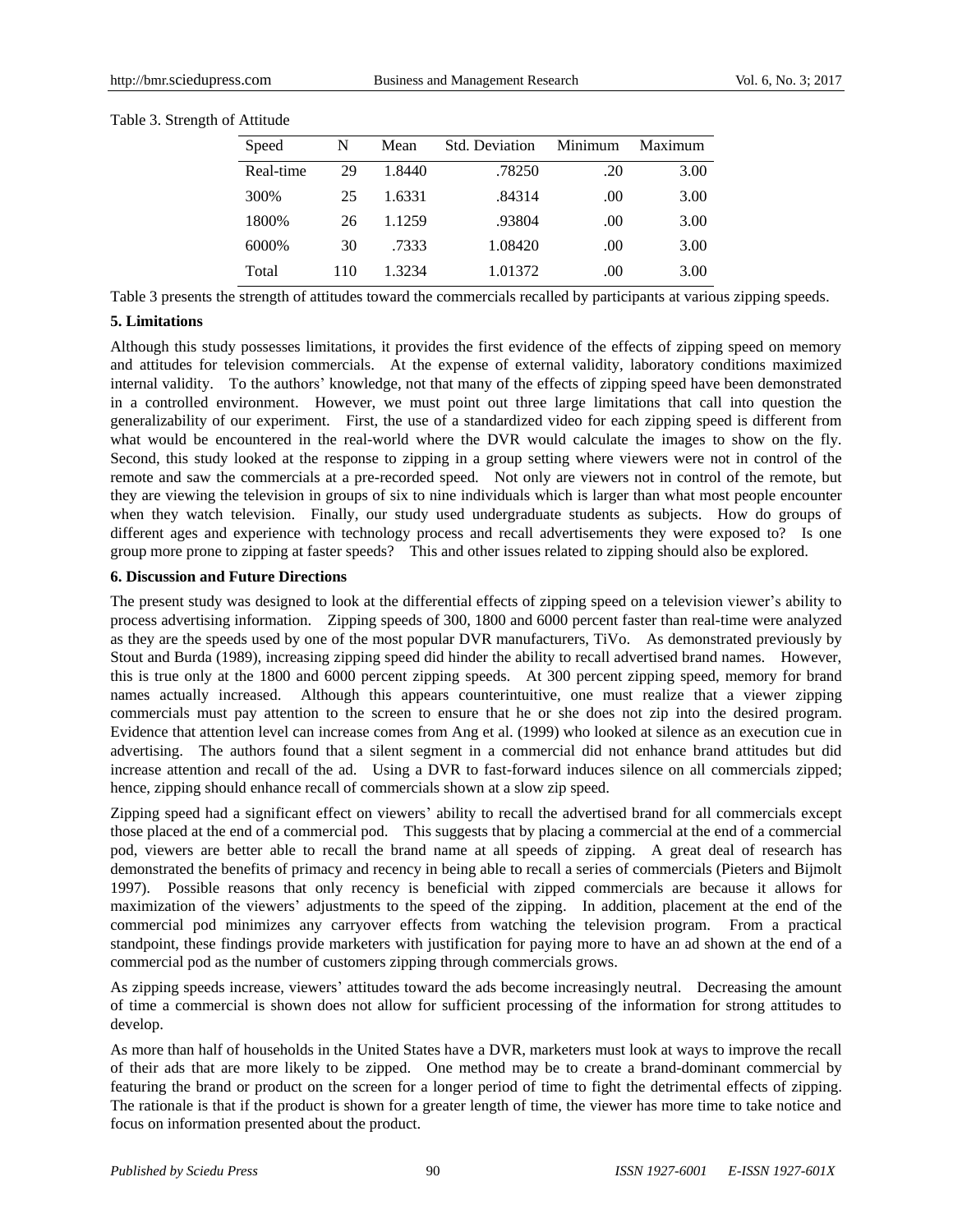Stout and Burda (1989) hypothesized that creating a brand-dominant message by increasing the product exposure during a commercial would act as a vividness enhancer and facilitate recall of zipped commercials. Vividness can be thought of as making the brand more noticeable to the viewer though the use of a logo or picture. Kisielius and Sternhal (1984, 1986) found that vivid commercials are better recalled. Potter and Levy (1969) studied the recognition of pictures when the speed of presentation varied between one-eighth of a second to two seconds. They demonstrated that the longer the viewing time, the likelihood of recognizing the picture later on increased. However, Stout and Burda's experiment failed to show that brand-dominant commercial bolstered brand name recall. The authors pointed out that their manipulation of taking the last three seconds of a commercial (which were still shots of the package with the brand name visible) and doubling it to six seconds may have been too weak a manipulation of brand-dominance.

Another possible tactic that deserves study is the use of repetition to enhance memory for commercials. Several theories of repetition effects are based on Berlyne's (1970) two-factor theory which holds that a communication's effectiveness increases with low levels of repetition and then decreases with further repetitions, forming a nonmonotonic (inverted-U) relationship between communication effectiveness and repetition. Berlyne based his theory on two factors which influence affect toward a repeated stimulus: positive habituation and tedium. Initial exposures to a stimulus serve to reduce negative responses to an unfamiliar stimulus which increases positive habituation. With continued repetition of a stimulus, tedium occurs out of reactance against the stimulus.

Cacioppo and Petty (1979) extended the analysis of repetition effects and demonstrated that repetition had its greatest effect at moderate levels of repetition. They found that increasing the number of exposures to a message to a moderate level increased agreement with the message, but high levels of repetition prompted counter-argumentation and caused message agreement to decline.

Potentially, recognizing a commercial should generate the recall of previously learned information and beliefs about the brand. Zipping could have a positive impact on familiar brands under moderate to high speeds of zipping as there can be little persuasion or elaboration on new information. Only previously learned information and elaborations can be recalled. Therefore, looking at the impact of repetition by zipped commercials may be a fruitful avenue of research.

Another way advertisers can offset the effects of zipping is by placing their commercials at the end of a commercial pod. At faster zipping speeds, it becomes more difficult to adjust to the speed the images are shown. However, brand recall for the three commercials at the end of the commercial pods did not significantly fall. These results suggest that viewers have made an adjustment to the speed of the commercials and are better able to encode the information and later recall it. More research is needed to tease out why this occurs. Is it the blank screen that occurred after the last commercial? Do viewers adjust their ability to process zipped commercials and are better able to process the zipped commercials after seeing several in a row? Thus, a fourth, fifth, sixth, etc. zipped commercial in a pod may be more likely to be recalled. This also can be a ripe topic for research.

Future studies should continue to investigate these matters in a natural setting. For instance, are the effects different when the viewers are in control of the remote and when the zipping speed varies? How do viewers zip in real-life and what do they remember? It may take time to begin zipping so are viewers more likely to recall the first commercial during a commercial break? Another important but untested variable in the current study is if experience with DVRs alters viewers' abilities to process advertisements. It is conceivable that the longer one uses a DVR and becomes accustomed to watching zipped commercials, the less likely he or she is to process them as he or she is conditioned to look for only the desired television show. Answering questions like this will allow for a more realistic assessment of the effects explored in this article and their replicability.

This study adds to previous work on zipping by examining the effects of various zipping speeds and demonstrates the positive effects of allowing viewers to fast-forward, but only at a slow speed (300% in this experiment) when one expects a commercial to be zipped. One possible real-world outcome would be for streaming services such as YouTube and Hulu to not force viewers to sit through a 30-second or longer advertisement. Many viewers probably engage in zapping and pay attention to a different browser window. Instead, we would encourage YouTube and Hulu to allow viewers to zip the commercials at a slow rate (300%). Not only would viewers feel more in control over their viewing experience, they will be more likely to recall the brand advertised according to our findings.

Although many unanswered questions related to zipping exist, fast-forwarding through television commercials at a high speed has serious negative implications for marketers and companies that use television advertising. Only by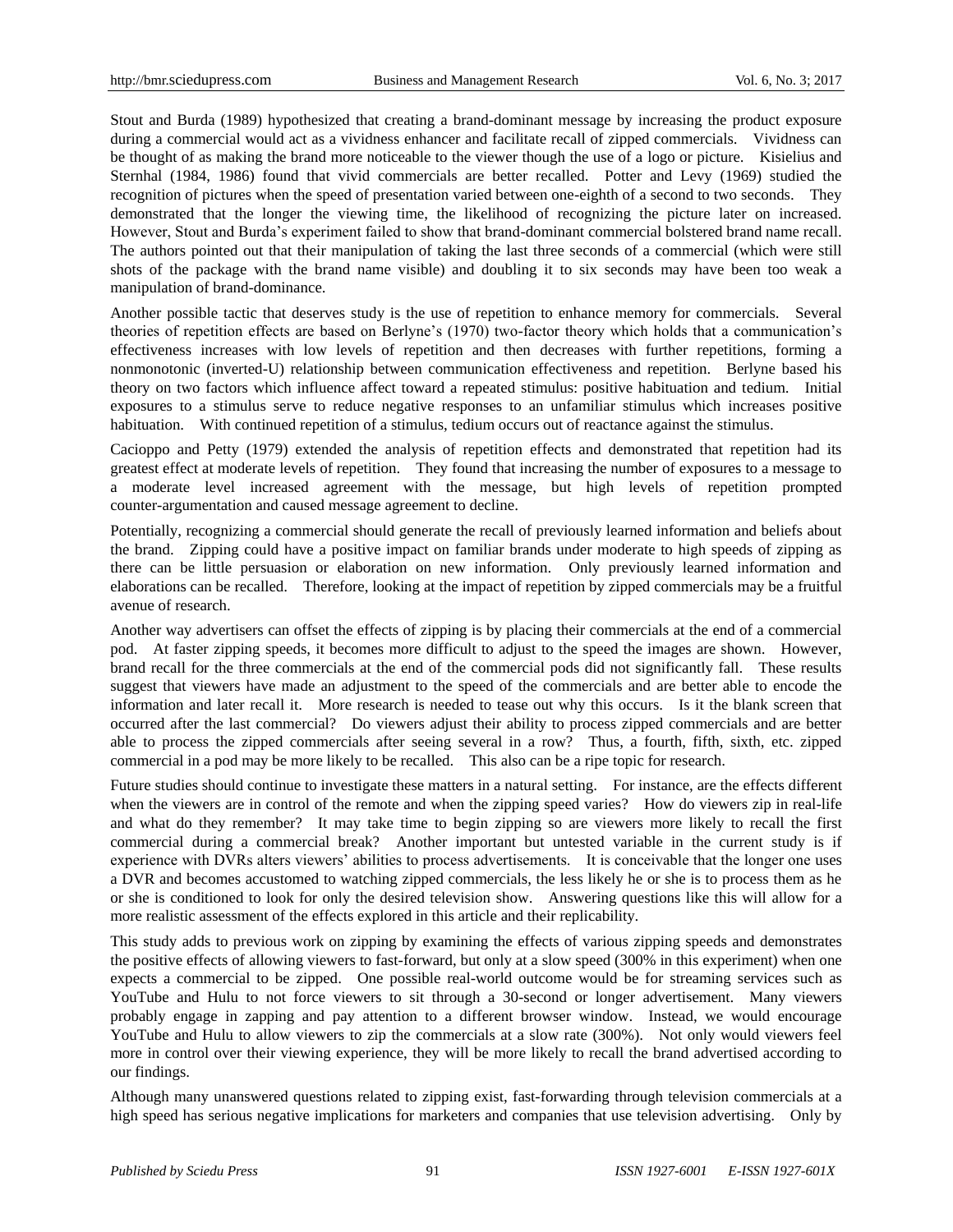better understanding zipping behaviors and their consequences can we hope to offer insights on how to make more effective advertisements in the era of streaming and DVRs.

#### **References**

- Abernethy, A. & Rotfeld, H. (1991). Zipping through TV Ads is Old Tradition- but Viewers are Getting Better at it. *Marketing News, 25*(1), 6.
- Ambady, N. & Rosenthal, R. (1993). Half a Minute: Predicting Teacher Evaluations From Thin Slices of Nonverbal Behavior and Physical Attractiveness. *Journal of Personality and Social Psychology, 64*(3), 431-441. https://doi.org/10.1037/0022-3514.64.3.431
- Ang, W.H. , Leong, S.M. & Yeo, W. (1999). When Silence is Golden: Effects of Silence on Consumer Ad Response. *Advances in Consumer Research, 26*, 295-299.
- Berlyne, D. (1970). Novelty, Complexity, and Hedonic Value. *Perceptions and Psychographics, 8*, 279-286. https://doi.org/10.3758/BF03212593
- Cacioppo, J. & Petty, R. (1979). Effects of Message Repetition and Position on Cognitive Response, Recall and Persuasion. *Journal of Personality and Social Psychology, 37*(1), 97-109. https://doi.org/10.1037/0022-3514.37.1.97
- Cronin, J. (1995). In-Home Observations of Commercial Zapping Behavior. *Journal of Current Issues and Research in Advertising, 17*(Fall), 69-75. https://doi.org/10.1080/10641734.1995.10505033
- Flint, J. (2005). Marketers Should Learn to Stop Worrying and Love the DVR. *The Wall Street Journal*, October 26, 2005.
- Hansell, S. (2006). TiVo is Watching When You Don't Watch, and It Tattles. *The New York Times*, July 26, 2006.
- Intraub, H. (1979). The role of Implicit Naming in Pictorial Encoding. *Journal of Experimental Psychology, Human Learning and Memory, 5*(2), 78-87. https://doi.org/10.1037/0278-7393.5.2.78
- Intraub, H. (1980). Presentation Rate and the Representation of Briefly Glimpsed Pictures in Memory. *Journal of Experimental Psychology, Human Learning and Memory, 6*(1), 1-12. https://doi.org/10.1037/0278-7393.6.1.1
- Kisielius, J. & Sternthal, B. (1984). Detecting and Explaining Vividness Effects in Attitudinal Judgments. *Journal of Marketing Research*, *21(February)*, 54-64. https://doi.org/10.2307/3151792
- Kisielius, J. & Sternthal, B. (1986). Examining the Vividness Controversy: An Availability-Valence Interpretation. *Journal of Consumer Research, 12(March)*, 418-431. https://doi.org/10.1086/208527
- Krane, J. (2003). FCC's Chief Calls TiVo 'God's Machine.' *The Washington Post*, January 11, 2003.
- LaBarbera, P. & MacLachlan, J. (1979), Time-Compressed Speech in Radio Advertising. *Journal of Marketing, 43*, 1(January), 30-36. https://doi.org/10.2307/1250755
- Lee, Y. (2006). FX Channel Tries Commercial to Combat Ad-Skipping. *Reuters*, September 15, 2006.
- Lieberman, D. & Petrecca, P. (2006). New TiVo Service to Measure its Ad-zapping Fallout. *USA Today*, July 26, 2006.
- Lindgaard, G., Fernandes, G., Dukeks, C. & Brown, J. (2006). Attention Web Designers: You Have 50 Milliseconds to Make a Good First Impression. *Behavior and Information Technology, 25(March/April)*, 115-126. https://doi.org/10.1080/01449290500330448
- Lutz, K. & Lutz, R. (1978). Imagery-Eliciting Strategies: Review and Implications for Research. *Advances in Consumer Research, 5*, 611-620.
- Metzger, G. (1986). CONTAM's VCR Research. *Journal of Advertising Research, 26*(2), RC8-RC12.
- Neff, J. (2003). TiVo Less of a Threat? Surprising P&G Findings. *AdAge.com*, March 17, 2003.
- Nielsen Total Audience Report: Q1 2016. Retrieved from http://www.nielsen.com/us/en/insights/reports/2016/the-total-audience-report-q1-2016.html
- Paivio, A. (1969). Mental Imagery in Associative Learning and Memory. *Psychological Review, 76*, 241-263. https://doi.org/10.1037/h0027272
- Paivio, A. (1971). *Imagery and Verbal Processes*. New York: Hold, Reinhart and Winston.
- Pieters, R. & Bijmolt, T. (1997). Consumer Memory for Television Advertising: A Field Study of Duration, Serial